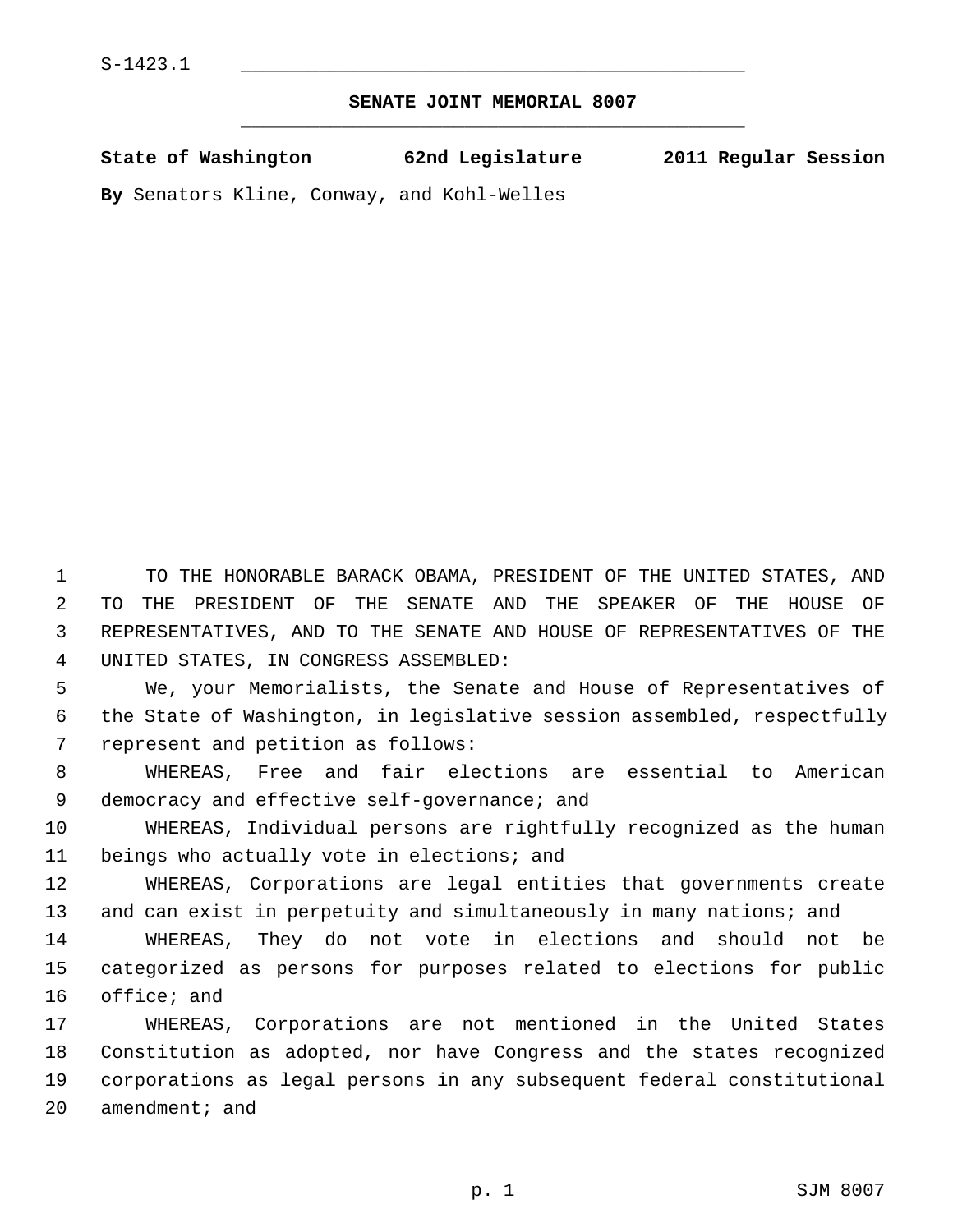1 WHEREAS, During the 1885–1886 United States Supreme Court term, in 2 the midst of oral arguments leading to the decision *Santa Clara vs.* 3 *Southern Pacific Railroad Company*, 118 U.S. 394, Chief Justice Waite 4 stated that all the justices agreed that the Fourteenth Amendment's 5 prohibition on a state denying equal protection to a person applies to 6 a state's treatment of private corporations; and

 7 WHEREAS, This brief but extraordinarily significant comment of 8 Chief Justice Waite sanctioned private corporations to sue municipal 9 and state governments for adopting laws that violate a corporation's 10 rights even when those laws serve to protect and defend the rights of 11 human persons; and

12 WHEREAS, The United States Supreme Court has continued to adhere to 13 this legal position in its jurisprudence for over a century, and most 14 recently applied it in its decision *Citizens United v. the Federal* 15 *Election Commission*, 130 S.Ct. 876, that eliminated many restrictions, 16 including any total prohibition, on corporate spending in the electoral 17 process; and

18 WHEREAS, The Court in Citizens has created a new and unequal 19 playing field between human beings and corporations with respect to 20 campaign financing, negating over a century of precedent prohibiting 21 corporate contributions to federal election campaigns dating to the 22 Tillman Act of 1907; and

23 WHEREAS, The Citizens decision has forced candidates for political 24 office to divert attention from the interests and needs of their human 25 constituents in order to raise sufficient campaign funds for election; 26 and

27 WHEREAS, Corporations are not and have never been human beings and 28 therefore are rightfully subservient to human beings and the 29 governments that are their creators; and

30 WHEREAS, The profits and institutional survival of large 31 corporations are often in direct conflict with the essential needs and 32 rights of human beings; and

33 WHEREAS, Large corporations have used their so called rights to 34 successfully seek the judicial reversal of democratically enacted laws 35 passed at the municipal, state, and federal levels aimed at curbing 36 corporate abuse; and

37 WHEREAS, These judicial decisions have rendered democratically